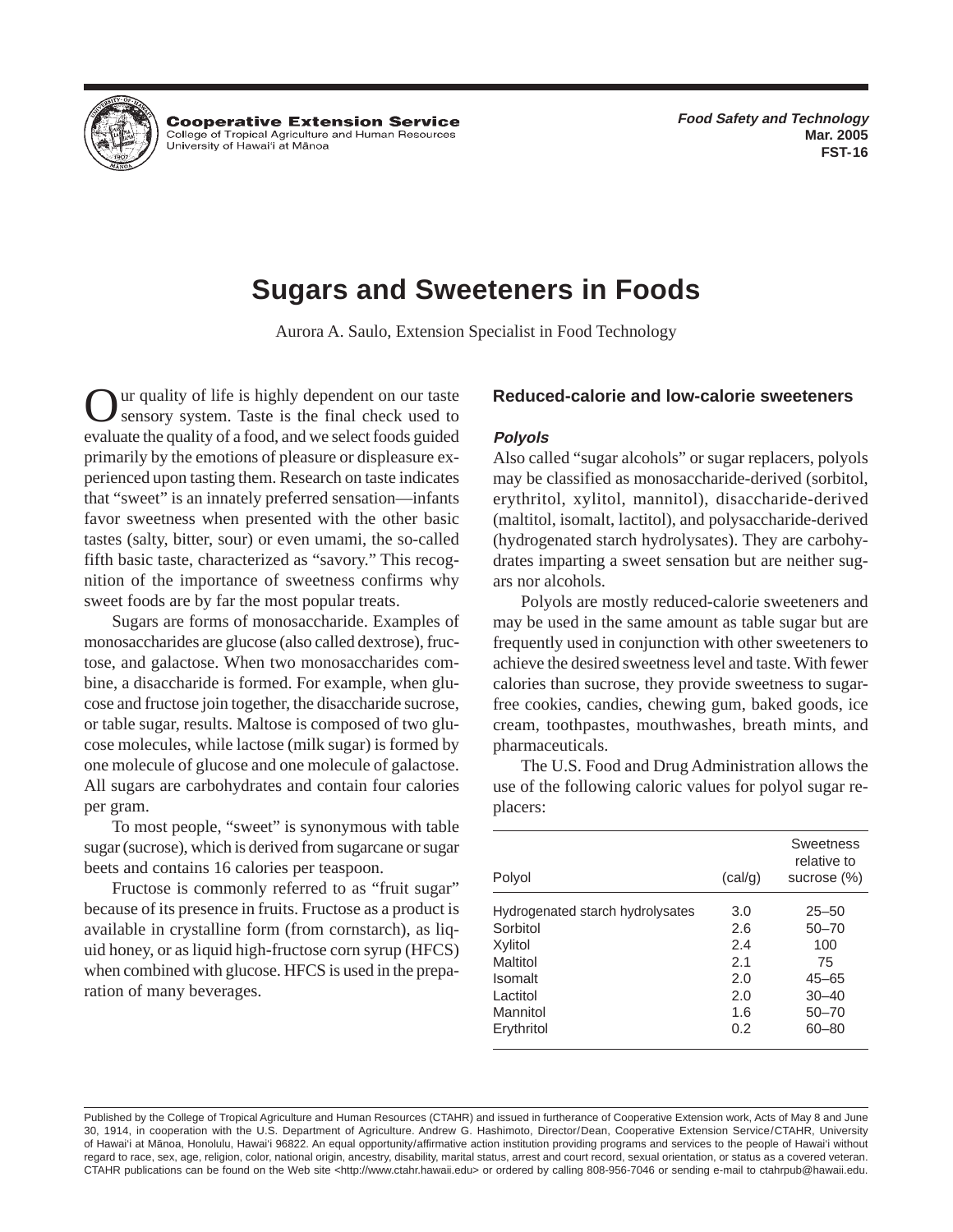Polyols also add bulk and texture to foods, provide a cooling effect or "cool" taste, help retain moisture in foods, do not lose sweetness, and do not cause browning when heated. Because molds do not grow well on polyols, they may contribute to longer shelf life of foods. They are naturally occurring in many fruits and beverages, but for commercial uses they are made from other carbohydrates, such as starch, sucrose, and glucose. The FDA considers the sugar alcohols listed above as either generally recognized as safe (GRAS) or approved food additives.

Polyols are incompletely absorbed from the small intestine into the bloodstream, producing a lower glycemic response (i.e., a lesser effect on blood glucose) than sucrose or glucose. When absorbed, they are metabolized to energy with little or no production of insulin. In theory, polyols may be useful to diabetics, but it is advised that diabetics first consult with their physician, dietitian, or other health professional before using polyols in meal plans. Physicians and other health professionals should also be consulted before the use of polyols in weight management. To date, there is no conclusive evidence that glycemic index is related to weight control.

Unabsorbed polyols continue to the large intestine, where they are fermented by bacteria. Some individuals who consume excessive amounts of polyols may experience gastrointestinal symptoms, such as gas and laxative effects, similar to reactions to high-fiber foods and beans. The American Dietetic Association advises that consuming more than 50 grams per day of sorbitol or 20 grams per day of mannitol may cause diarrhea. In such cases, the amount consumed on a single occasion should be reduced. Consequently, labels of polyol-containing products must bear the statement, "Excess consumption may have a laxative effect."

Polyols are also non-cariogenic—they do not promote tooth decay because bacteria in the mouth do not metabolize and convert the sweetener into plaque or harmful acids that cause tooth decay. The U.S. Food and Drug Administration (FDA) authorizes the use of this claim on labels of products containing sugar alcohols. Xylitol is found even to inhibit oral bacteria. This is the reason for the use of polyols in many sugarless mints and chewing gums.

The name of the polyol used in a product is listed in the ingredient statement. The term "sugar alcohol" must be used if more than one polyol is used. Polyols are also included in the total carbohydrate content in the Nutrition Facts panel of the product label. If the terms "sugarfree" or "no added sugar" are used, the sugar alcohol content must be declared separately under carbohydrates in the Nutrition Facts panel. Some food manufacturers are using the new descriptions "net carb," "low carb," or "impact carb," where net carbohydrate is calculated by subtracting carbohydrates from fiber and sugar alcohols from the total carbohydrate. FDA has not defined these new terms, and this calculation is still being debated in the scientific community.

## **Tagatose**

Tagatose is a low-carbohydrate sweetener contributing 1.5 calories per gram, and it is especially suitable as a flavor enhancer at low doses. Technically known as Dtagatose, it is a white, crystalline powder that is prepared from lactose. It was first launched in the United States in May 2003 with FDA notification as a GRAS ingredient. It was approved for use as a general-purpose sweetener in Korea in 2003 and in Australia and New Zealand in April 2004. Its safety was confirmed by the Joint FAO/WHO Committee on Food Additives (JECFA) in June 2004 with no limited acceptable daily intake (ADI), JECFA's safest category for a food ingredient. Other regulatory approvals are currently under way in major markets worldwide.

Tagatose is ideal for use in diet soft drinks because of its synergistic flavor-enhancing effect when used in combination with other high-intensity sweeteners such as acesulfame-K, sucralose, and aspartame. Sweetness onset occurs rapidly, and bitterness is reduced. Tagatose is found to enhance mint and lemon flavors in chewing gums and mints, toffee flavor, and creaminess in some dairy product applications. It is pH-stable in acidic products, such as carbonated beverages and yogurts. It performs well in frostings because of its easy crystallization properties. Tagatose may be used in small amounts in baking applications to increase moistness and flavor while maintaining sweetness, but it caramelizes or browns more readily than sucrose.

Tagatose behaves like fructose in the body, but only 15–20 percent of tagatose is absorbed in the small intestine. Due to this incomplete absorption, tagatose has minimal effect on blood glucose and insulin levels. The rest of the ingested tagatose proceeds to the large intestine where it acts as a *prebiotic*, promoting the produc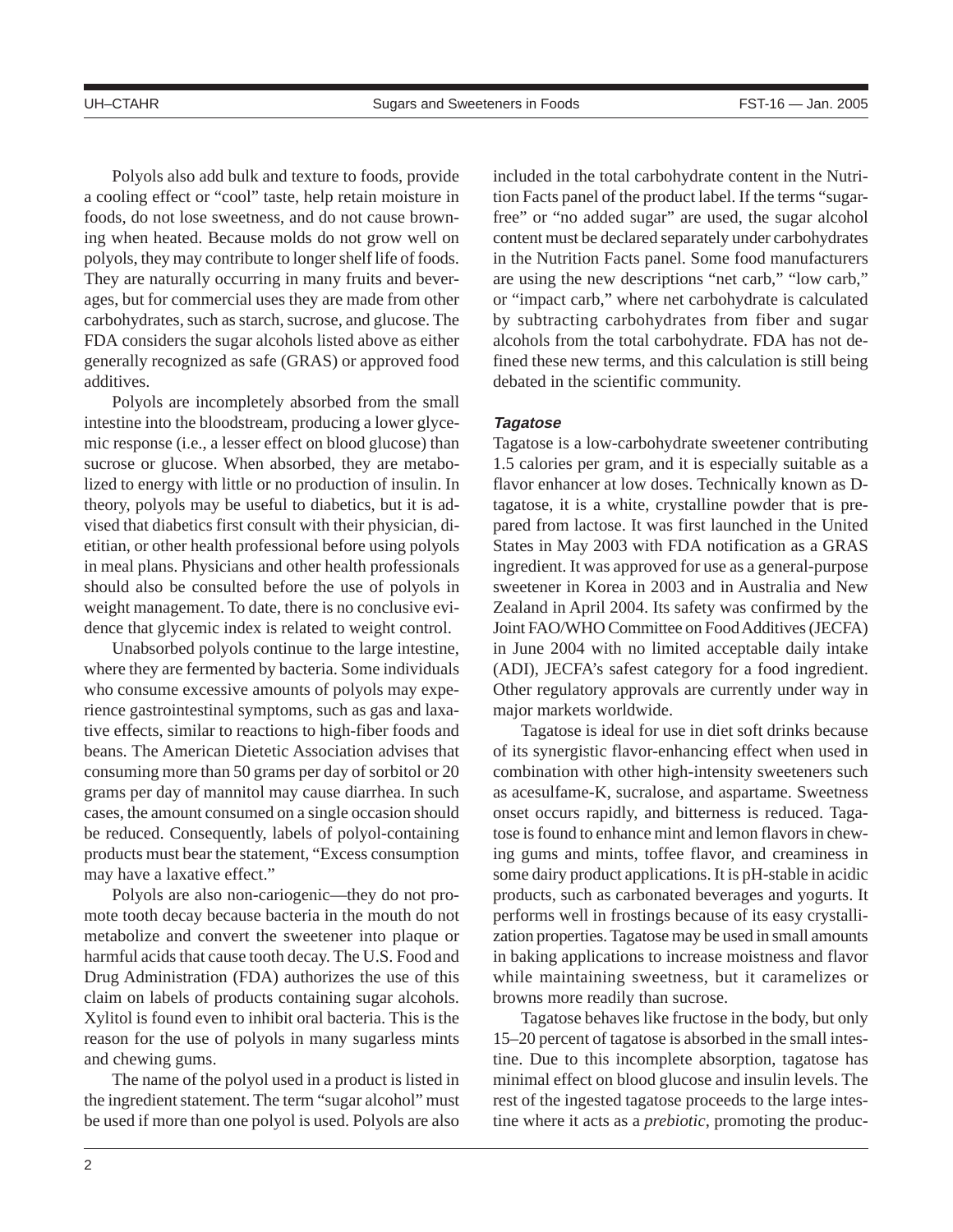tion of butyrate and lactic acid bacteria (considered "good" bacteria), which are essential in maintaining a healthy digestive system. Like other low-digestibility carbohydrates and dietary fibers, tagatose is fermented in the colon to short-chain fatty acids that decrease acidity and may contribute to a healthy epithelium in the large intestine. These short-chain fatty acids are then almost completely absorbed and metabolized. This fermentation, however, may result in mild gastrointestinal discomfort (e.g., flatulence and laxation) in some sensitive individuals, just as high-fiber carbohydrates do.

Tagatose is also non-cariogenic. The FDA has approved the use of dental claims on products containing tagatose provided that the products satisfy all the requirements for a tooth-friendly product. The approved claims may state "Tagatose sugar does not promote tooth decay" and "Tagatose sugar may reduce the risk of tooth decay." Products containing up to 0.5 gram per serving of tagatose may be labeled "sugar free," while products with less than 3.33 grams per serving may be labeled "zero calorie."

## **Trehalose**

Trehalose is a disaccharide consisting of two glucose molecules. It is found in common foods such as honey, mushrooms, and shrimp and is naturally produced by the body. It is half as sweet as sucrose, provides sustained energy, and elicits a very low insulin response. Trehalose may be used in foods and beverages such as fruit juices, white chocolate chips, nutrition bars, and dehydrated fruits and vegetables.

It is heat stable, and in addition to being a sugar, it also stabilizes proteins, or prevents protein aggregation, making it useful as a biological preservative. Trehalose protects and preserves cell structure in foods and may be useful in freezing and thawing processes by maintaining a desired texture.

The FDA has given trehalose a GRAS designation. It is approved for use in Japan, Taiwan, and Korea, and it may be used in the preservation of freeze-dried products in the United Kingdom. Trehalose is commercially prepared from starch and is available as Ascend™.

## **Acesulfame potassium**

Also known as acesulfame-K or "Ace-K," acesulfame potassium is a high-intensity, non-nutritive sweetener that is 200 times sweeter than sucrose. It imparts a clean,

sweet taste with no lingering aftertaste. It is non-cariogenic, is stable under high temperatures, and has an excellent shelf life. It is used as a sweetener in many foods, including chewing gums, baked goods, dessert and dairy products, alcoholic beverages, canned foods, and candies—all told, in more than 4,000 products in about 90 countries including Australia, the UK, Canada, and Germany. Acesulfame potassium is often used as a blend with other sweeteners to achieve a more sugarlike taste with the finished product containing about 40 percent less total sweetener added. It is not metabolized or stored in the body, being quickly absorbed and then excreted unchanged.

The FDA first granted the use of acesulfame potassium in soft drinks in July 1988 and has since reaffirmed its safety on several occasions until granting its general-use approval in December 2003 with no restrictions for any segment of the population, including pregnant women and diabetics. Use of acesulfame potassium does not require a warning label or information statement. It has been used in Europe since 1983, and the European Union's Scientific Committee for Food (SCF) has accepted its use in foods and beverages. JECFA has also found it safe.

Like the FDA, JECFA set an acceptable daily intake (ADI) of 15 mg/kg body weight as the amount of this ingredient a person can safely consume each day for an entire lifetime. This means that a 70-kg (154-lb) person would have to consume about 1.05 grams of acesulfame potassium per day, or about 210 grams sugar (about  $\frac{1}{2}$ ) pound), or the equivalent of about two gallons beverage per day. Because acesulfame potassium is a high-intensity sweetener that is used in very small amounts, even if it were the only low-calorie sweetener used today, the daily intake by a heavy food and beverage consumer would be only 3.8 mg/kg body weight, which is much lower than the ADI of 15 mg/kg body weight.

The results of several long-term animal studies using much higher amounts of acesulfame potassium than are normally consumed by humans indicated no evidence of cancers or tumors. There is also no evidence of potential health concern from the 10 mg of potassium in a packet of acesulfame potassium table-top sweetener. For comparison, a banana may contain 400 mg potassium and a sweet potato 390 mg. In addition, there have been no documented cases of allergic reactions to acesulfame potassium.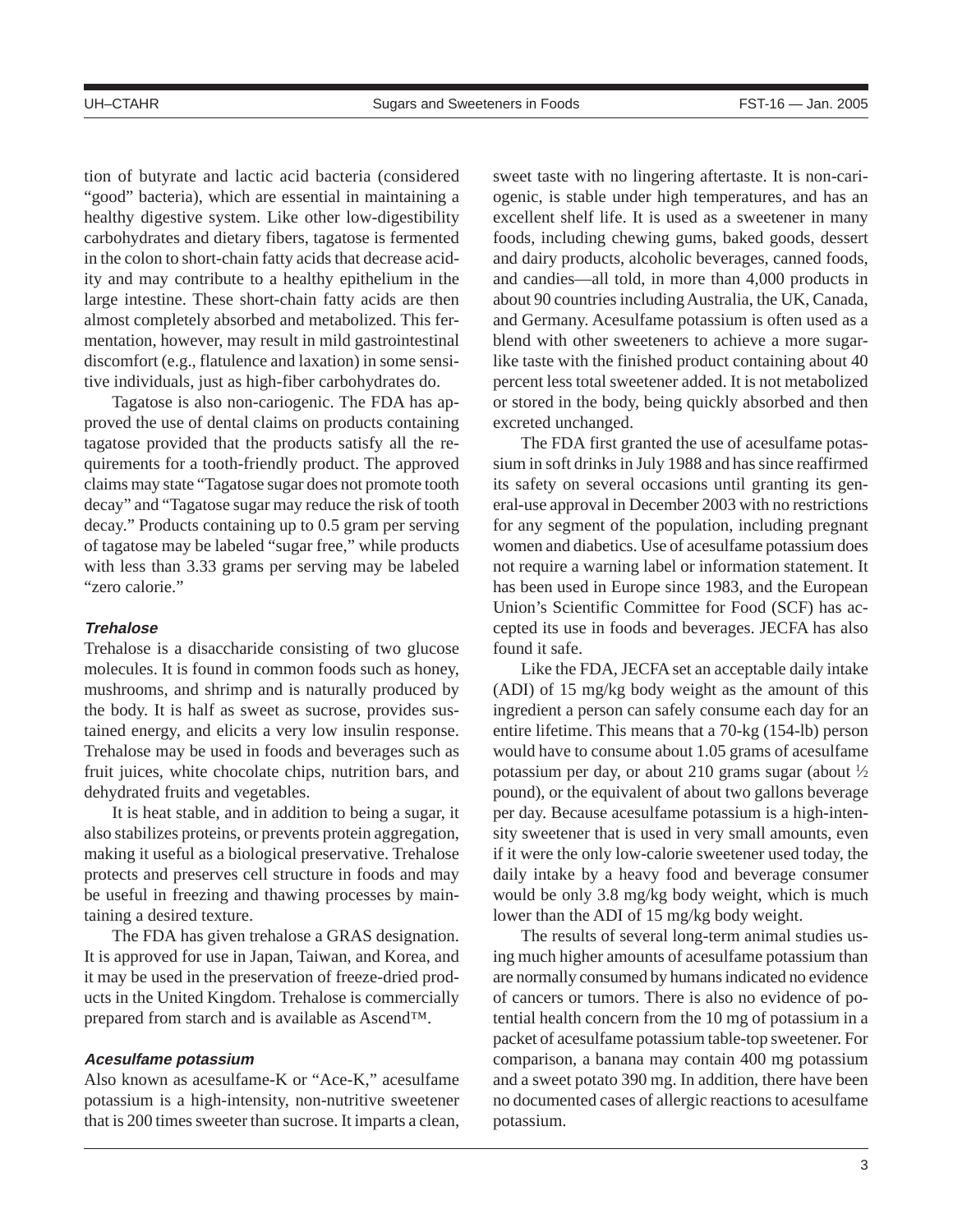Acesulfame potassium is sold under the brand name Sunett™.

# **Aspartame**

Aspartame is a nutritive sweetener containing 4 calories per gram. Because it is 200 times sweeter than sucrose, however, very little aspartame is needed to impart the same sweetness as sugar, resulting in minimal calories added to foods. Aspartame completely breaks down upon digestion into small amounts of methanol and the amino acids aspartic acid and phenylalanine. These components are then absorbed into the blood and used by the body in exactly the same ways as when they come from other foods and beverages. No accumulation of aspartame or its components occurs in the body over time.

Aspartame has a clean, sugar-like taste, enhances fruit and citrus flavors, can be safely used under heat with some loss of sweetness at higher temperatures, and is non-cariogenic. It is primarily responsible for the growth of the low-calorie and reduced-calorie product market in the past two decades and is today an important component of thousands of foods and beverages. Because aspartame helps impart a good, sweet-tasting flavor to low-calorie and reduced-calorie foods and beverages, it is helpful to diabetics and beneficial in weight control by managing caloric intake while still maintaining a healthful diet.

The FDA approved aspartame first in 1981 for use in table-top low-calorie sweeteners and powdered mixes and later in 1983 for carbonated beverages. It was given approval for use in all foods and beverages in 1996. Aspartame is considered one of the most thoroughly researched food additives in the world. The FDA continues to confirm its safe use by the general public, including diabetics, pregnant and nursing women, and children. People with a rare hereditary disease known as phenylketonuria (PKU) must control their phenylalanine intake from all sources, including aspartame. Products sweetened with aspartame must carry a statement on the label that they contain phenylalanine.

Aspartame is used in more than 100 countries including Canada, Japan, the UK, and Germany. It is found in more than 6,000 products and is estimated to be consumed by more than 200 million people worldwide. JEFCA and the EU's SCF have also found aspartame safe for food use. In the United States, health organizations such as the American Medical Association, the American Dietetic Association, and the American Diabetes Association have reviewed research on aspartame and also concluded that it is safe. The FDA has established an ADI for aspartame of 50 mg/kg body weight. This ADI is equivalent to a daily dietary intake for a 150-lb adult of about 20 cans of soft drink, 42 servings of sugar-free gelatin, or 97 packets of low-calorie tabletop sweetener—all much higher than normal levels of consumption. For a 50-lb child, the ADI is equivalent to a daily consumption of 6 cans of soft drink, 11 servings of sugar-free gelatin, and 32 packets of low-calorie tabletop sweetener over a lifetime. In terms of sweetness, this ADI is equivalent to consuming about  $1\frac{1}{2}$  pounds of sugar daily for an entire lifetime, which is obviously too high a level of sweetness consumption for any adult. Occasional consumption of aspartame greater than the ADI has been shown to have no adverse health effects. Results of extensive market research studies indicate that 9 out of 10 people consume less than 10 percent of the ADI. It must also be remembered, however, that children, especially those under 2 years of age, need adequate calories for growth and development.

Aspartame is available under the brand names Nutrasweet®, Equal®, Spoonful®, and Equal-Measure®.

Aspartame has had its share of allegations and unfounded claims, including being linked to tumors, cancer, epilepsy, headaches, multiple sclerosis, and weight increase. For additional information about these claims, see the CTAHR publication *Falsifications and Facts about Aspartame* (http://www.ctahr.hawaii.edu/oc/ freepubs/pdf/FST-3.pdf).

## **Neotame**

This is a non caloric sweetener consisting of two amino acids, aspartic acid and phenylalanine. It has a clean, sugar-like taste and is non-cariogenic. It is 30–40 times sweeter than aspartame, or about 8,000 times sweeter than sucrose. Through normal biological processes, neotame is quickly metabolized, fully eliminated, and does not accumulate in the body. No special labeling for PKU is required.

Neotame is used in many cooking and baking applications. It is found in chewing gums, carbonated soft drinks, frozen desserts and novelties, yogurt-type products, refrigerated and non-refrigerated ready-to-drink beverages, and puddings and fillings.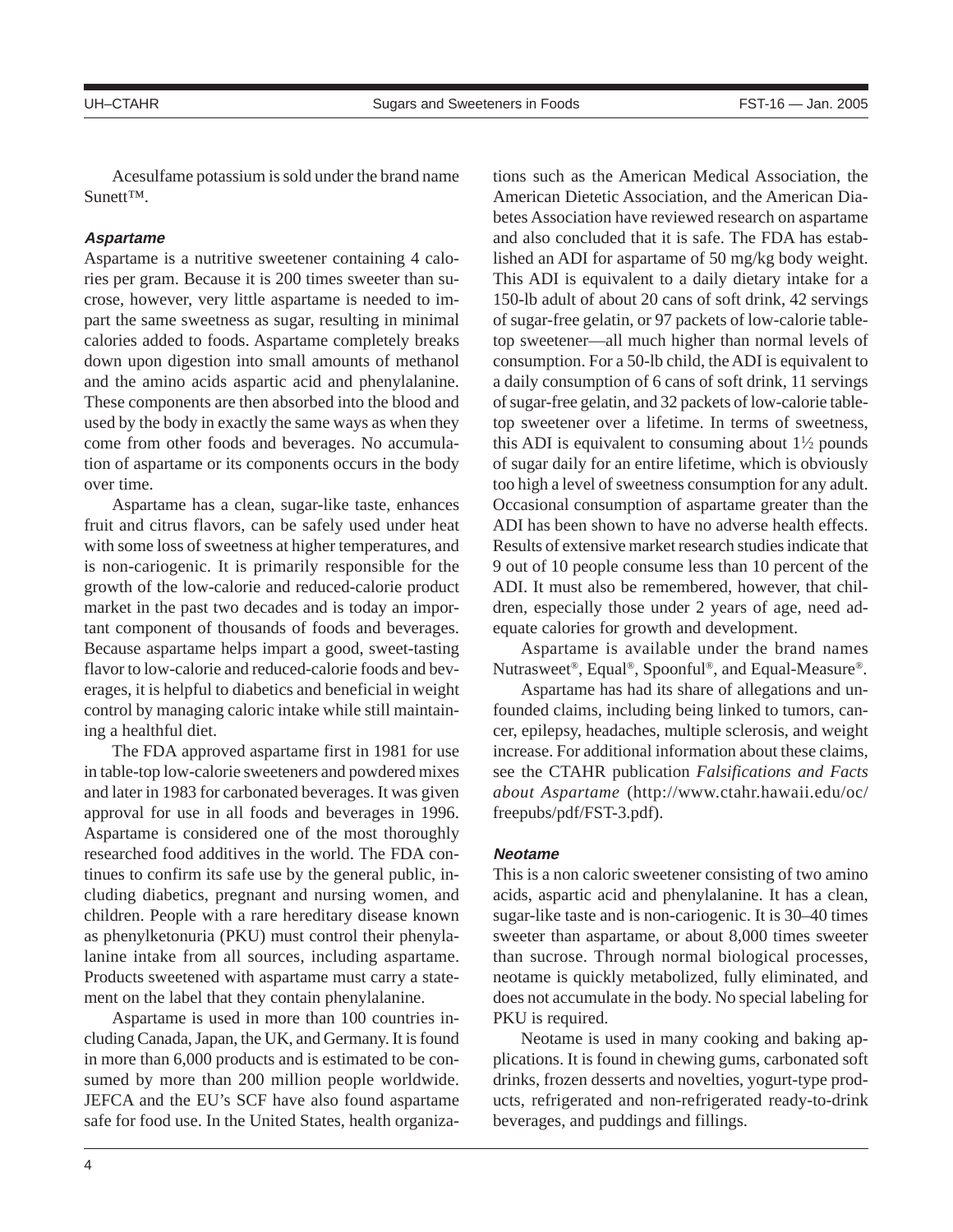Neotame also has unique flavor-enhancement properties. It prolongs flavor and sweetness in chewing gum and masks flavors unique to soy-based, nutritionallyfortified products, vitamins, and minerals, even at nonsweetening levels. Possible benefits of these properties are cost reduction and better sensory acceptance qualities.

In July 2002 the FDA allowed its use as a generalpurpose sweetener for the general population, including pregnant and nursing women, diabetics, and children. Neotame is also approved for use in Australia and New Zealand.

#### **Saccharin**

Saccharin has been in use for over a century to sweeten foods and beverages without adding calories or carbohydrates. It was especially useful in Europe during the two world wars, when sugar was in short supply. It has been an integral component of the lifestyle of many people for weight control and caloric or carbohydrate intake restriction. Like most other low-caloric sweeteners, saccharin helps prevent the formation of dental cavities, compared to sugar.

In 1977, FDA proposed a ban on saccharin based on studies that linked its use to bladder cancer. Research methodologies involved the use of a sensitive strain of laboratory rats fed with extremely high doses of saccharin. Although the United States Congress overrode the ban because of the need at that time for a low-calorie alternative to sucrose, a warning label was required on products containing saccharin. In May 2000, due to a preponderance of scientific results obtained from nearly 20 years of studies, the government removed saccharin from its list of substances reasonably anticipated to be human carcinogens. The federal requirement for a warning label on products containing saccharin has also been removed. Saccharin is not metabolized by the body and does not react with DNA, lacking two of the major characteristics of a classical carcinogen.

Saccharin continues to be used in a wide range of low-calorie and sugar-free foods and beverages. It is found in soft drinks, baked goods, chewing gum, canned fruit, salad dressings, and also in cosmetic products and pharmaceuticals. It is approved for use in more than 100 countries. Its safety has been affirmed by JEFCA and EU-SCF. Its use is also supported by many health organizations including the American Diabetes Association, the American Medical Association, and the American Cancer Society.

# **Sucralose**

The only non-caloric sweetener prepared from sucrose, sucralose is manufactured through a patented multi-step process that replaces three hydroxyl groups of the sucrose molecule with three chloride groups. These tightly bound chloride groups make sucralose exceptionally stable and indigestible, which makes sucralose free of dietary calories. Sucralose is a sweetener that is 600 times sweeter than sugar with a clean, sugar-like taste and no lingering objectionable aftertaste. It can be used anywhere sugar is used without losing its sugar-taste properties even when heated and stored for a long time. Thus it is now used as a spoonful-for-spoonful replacement for sugar in eating, baking, cooking, and other sugar applications.

In 1998, sucralose was given the broadest initial approval by the FDA for a food ingredient for use in 15 foods and beverages. The FDA expanded its use in 1999 as a general-purpose sweetener without excluding any population subgroup, such as pregnant or breastfeeding women, children, and diabetics. It is now used in more than 3,500 products in over 60 countries, including Canada, Australia, and Mexico.

Like the other low-calorie sweeteners, sucralose passes quickly through the body relatively unchanged and is not converted to energy. It is not recognized by the body as either a sugar or a carbohydrate. Sucralose is also non-cariogenic because it is an inert ingredient that cannot be acted upon by bacteria in the mouth. It is also stable over a wide range of temperatures over time, and it is used in many applications such as canned fruit, low-calorie beverages, apple sauce, baked goods, nutritional supplements, and medical foods.

Sucralose joins the other food ingredients that have been extensively studied. More than 100 scientific studies over a 20-year period were conducted to assess its safety regarding cancer, reproduction and fertility, genetic effects, birth defects, immunology, the central nervous system, and metabolism. Scrutiny using the highest scientific standards has indicated that sucralose does not cause cancer, genetic defects, birth defects, or tooth decay. In addition, sucralose has no effect on the immune system, female or male reproduction, blood glucose levels, insulin production, and carbohydrate me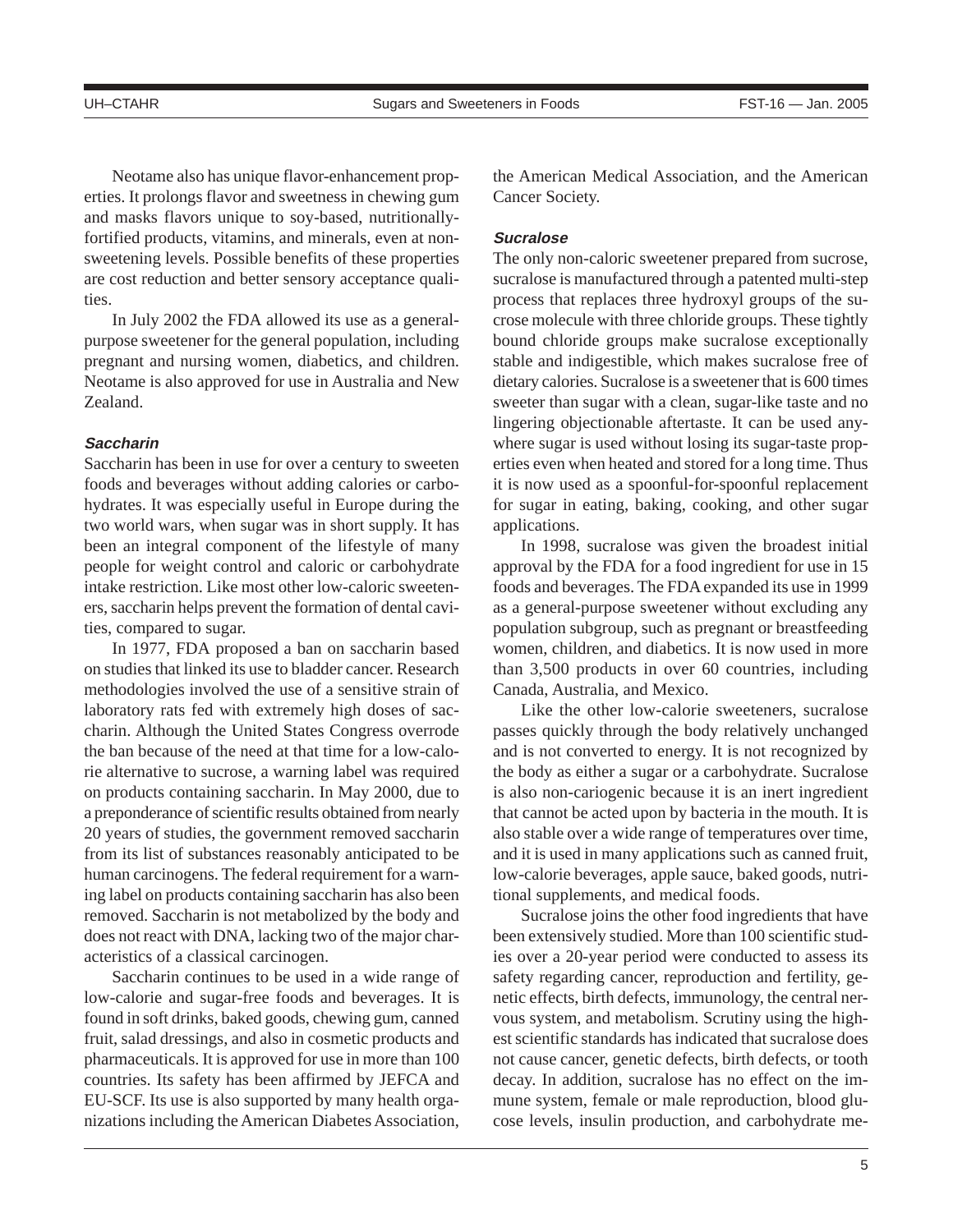tabolism. The added chloride is a natural component of many everyday foods and beverages, such as natural waters, lettuce, and tomatoes, and is safe. The safety of sucralose is confirmed by JECFA, EU-SCF, Food Standards Australia/New Zealand, the Health Protection Branch of Health and Welfare Canada, and other regulatory bodies in Asia and South America. Sucralose may be consumed safely every day without concern of exceeding a maximum safety level. Products containing sucralose are not required to carry a warning label. Sucralose is currently marketed under the name Splenda®.

# **Other low-calorie sweeteners of the future**

## **Alitame**

Sold under the name Aclame™, alitame is a sweetener formed from the amino acids L-aspartic acid and D-alanine and a new amine. It is 2,000 times sweeter than sucrose, with a clean, sweet taste, and has synergistic sweetening properties when combined with other lowcalorie sweeteners. Because it is a high intensity sweetener, its caloric contribution to the diet is insignificant. The aspartic acid component of alitame is completely metabolized in the body. The alanine amide component passes through the body with minimal metabolic changes.

Alitame is highly soluble in water and is also pHand heat-stable. It has an excellent shelf life but may produce off-flavors under prolonged storage in some standard acidic conditions. It may be used in products where sweeteners are currently used, such as baked goods, hot and cold beverages, fruit preparations, chewing gum, and pharmaceuticals.

Pfizer, Inc., the company that discovered alitame, has completed extensive animal and human studies to support its claim of alitame's safety for human consumption and has petitioned the FDA for approval for its use in a broad range of foods and beverages. Alitame is approved for use in a variety of foods and beverages in Australia, New Zealand, Mexico, and the People's Republic of China. Approval for its use is being sought from regulatory bodies of major countries worldwide.

# **Cyclamate**

Cyclamate is a non-caloric sweetener that is 30 times sweeter than sucrose and is widely used in foods and beverages. It is the least intense of all the commercially acceptable high-intensity sweeteners. It is stable under a wide range of temperatures and has a long shelf life. Because of its solubility in liquids, it is attractive for use in beverages and a variety of other foods including some baked goods. When used with other low-calorie sweeteners, particularly saccharin, a product sweeter than the combination of the individual sweeteners results. Most people do not metabolize cyclamate.

Cyclamate is approved for use in Canada and in more than 50 countries in Asia, South America, Europe, and Africa. Because of a study suggesting cyclamate may be related to the development of tumors in rats, cyclamate was banned for use in the United States in 1970. In 1984, the FDA's Cancer Assessment Committee reviewed scientific evidence and concluded that cyclamate is not a carcinogen. The National Academy of Sciences reaffirmed this conclusion in 1985. There is currently a petition to the FDA to have cyclamate approved again for use in the United States.

#### **Dihydrochalcones**

Also known as DHCs, dihydrochalcones are non-caloric sweeteners derived from the bioflavonoids of citrus fruits that are 300 to 2,000 times sweeter than sucrose. DHCs give a delayed sweet taste with a licorice aftertaste. Neo-DHC from Seville oranges is 1,500 times sweeter than sucrose and currently has the greatest potential for use in foods such as chewing gum and candies and other applications such as toothpaste, mouthwash, and some pharmaceuticals.

DHCs are approved for use in the United States as a flavoring in baked goods, beverages, chewing gum, frozen dairy products, candies, and sauces. These sweeteners are approved for use in the European Union and Zimbabwe.

## **Stevioside**

Stevioside is a low-calorie sweetener derived from *Stevia rebaudiana*, a South American plant, and is 300 times sweeter than sucrose. The plant leaves have been used for centuries in Paraguay to sweeten bitter beverages and to make tea. Stevioside is highly soluble in water, very sweet in taste, and synergistic with other sweeteners. It exhibits a menthol-like, bitter aftertaste that diminishes with increasing purity of the extract.

The metabolism of stevioside in humans has not yet